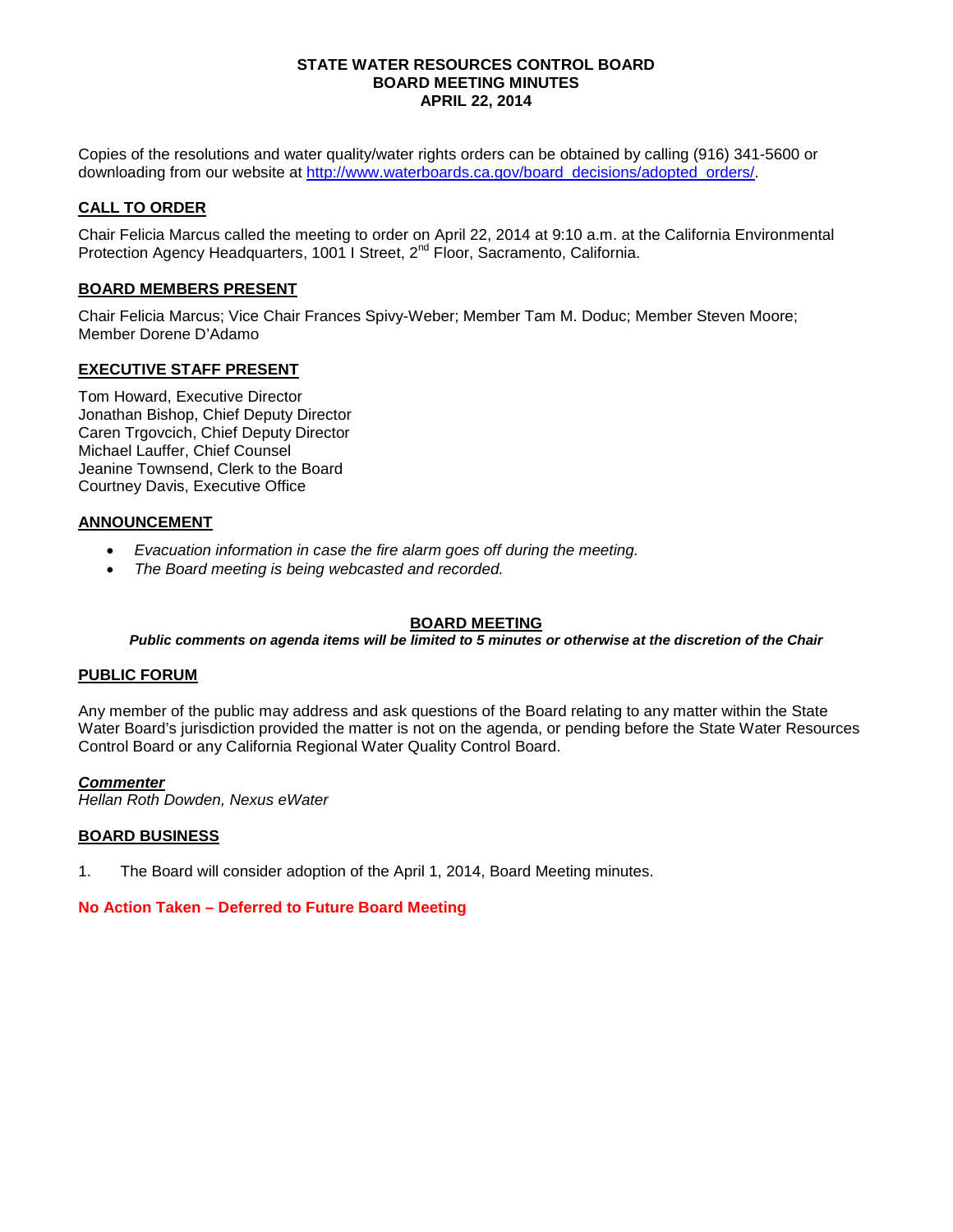## 2. Board Member Report.

## *Board Member Moore*

- *Participated on a panel at the California Water Policy Conference about hydraulic fracturing.*
- *Attended a South Delta Tour with Chair Marcus given by the South Delta Water Agency.*
- *Met with the Sonoma County Permit and Resource Management Department to discuss implementation of the board's Phase 2 MS4 Permit and ways land use and water quality intersect.*
- *Met with the Santa Clara Valley Water District to receive an update on their Water Resource Management plans.*

## *Board Member Doduc*

- *Along with Vice Chair Spivy-Weber went on tours of oil fields and hydraulic fracturing operations organized by Clean Water Action and their community partners in Los Angeles. Attended a similar tour in Bakersfield with Member D'Adamo.*
- *Central Valley Regional Water Board adopted a resolution that would facilitate the development and implementation of supplemental environmental projects in disadvantaged communities.*
- *Would like to pursue targets for next year's performance report and would like to shift to a focus on outcome measures.*

## *Vice Chair Spivy-Weber*

- *Attended the San Diego Regional Water Board Meeting which focused on two issues: shipyards sediment cleanup and unified beach monitoring.*
- *Attended the chairs' meeting with chairs and vice chairs from the nine Regional Water Boards.* • *Final decision was made on the date for the WQCC- October 2-3, 2014.*
- *Part of a panel on financing held by the Public Policy Institute of California.*

## *Board Member D'Adamo*

- *Spoke about agriculture and drought at the California Water Policy Conference in Claremont.*
- *Attended Groundwater Resources Agency day in Sacramento where she spoke about groundwater, the California Water Action Plan and drought.*
- *Spoke at a forum on groundwater at California State, Stanislaus which focused on efforts to expand groundwater management planning.*
- *Along with Member Doduc and joined by Executive Officer Ken Harris and Chair Wolff of the Central Coast Regional Water Board toured Diablo Canyon Nuclear Power Plant and also participated in an agricultural tour and meeting in Paso Robles.* 
	- *Gail Delihant with Western Growers organized a small agricultural tour where they were able to visit Bonnie Pack, a vegetable grower-shipper operation.*

### *Chair Felicia Marcus*

- *Delta Interagency Implantation Committee met for the first time.*
- *Spoke with a number of groups in the North Bay Water Association to discuss a watershed approach.*
- *Attended the second Groundwater workshop conducted by the Governor's Office.*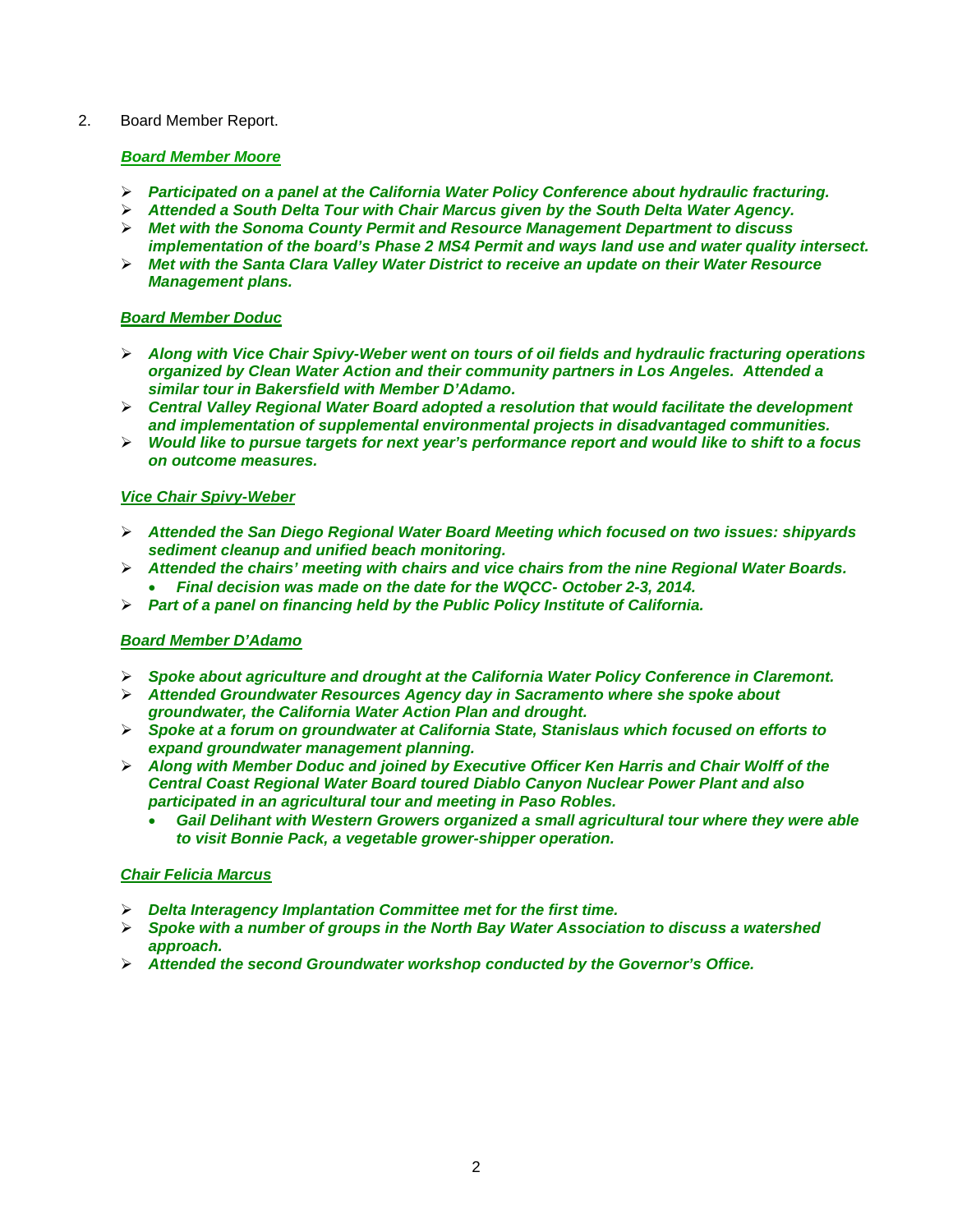### **UNCONTESTED ITEMS\* (3-6)**

\*3. Consideration of a proposed Resolution [authorizing the Executive Director or designee to enter into contracts](http://www.waterboards.ca.gov/board_info/agendas/2014/apr/042214_3_withdo.pdf)  [related to emergency drought legislation to be implemented by the Groundwater Ambient Monitoring and](http://www.waterboards.ca.gov/board_info/agendas/2014/apr/042214_3_withdo.pdf)  [Assessment Program.](http://www.waterboards.ca.gov/board_info/agendas/2014/apr/042214_3_withdo.pdf)

**Motion:** Member Doduc moved to adopt the proposed Resolution. *Seco***nded by:** Member D'Adamo **MOTION CARRIED:** (**Resolution No. 2014-0016**)<br>**Aye:** Chair Marcus **Aye:** Chair Marcus Vice Chair Spivy-Weber Member Doduc Member Moore Member D'Adamo **Nay:** None<br> **Absent:** None Absent: **Abstain:** None

- \*4. Consideration of a proposed Resolution [authorizing the Executive Director or designee to accept a federal](http://www.waterboards.ca.gov/board_info/agendas/2014/apr/042214_4_withdo.pdf)  [grant to continue regulatory oversight at the Lawrence Livermore National Laboratory Site 300 facility.](http://www.waterboards.ca.gov/board_info/agendas/2014/apr/042214_4_withdo.pdf)
	- [Change Sheet #1](http://www.waterboards.ca.gov/board_info/agendas/2014/apr/042214_4_changesheet1.pdf)

**Motion:** Member Doduc moved to adopt the proposed Resolution with changes in Change Sheet #1. *Seco***nded by:** Member D'Adamo

**MOTION CARRIED**: [\(Resolution No. 2014-0017\)](http://www.waterboards.ca.gov/board_decisions/adopted_orders/resolutions/2014/rs2014_0017.pdf)

| Aye:     | <b>Chair Marcus</b>    |
|----------|------------------------|
|          | Vice Chair Spivy-Weber |
|          | Member Doduc           |
|          | Member Moore           |
|          | Member D'Adamo         |
| Nay:     | None                   |
| Absent:  | None                   |
| Abstain: | None                   |

\*5. Consideration of a proposed Resolution [authorizing the Executive Director or designee to apply for and](http://www.waterboards.ca.gov/board_info/agendas/2014/apr/042214_5_withdo.pdf)  [accept grants for underground storage tank corrective action and leak prevention and to execute a](http://www.waterboards.ca.gov/board_info/agendas/2014/apr/042214_5_withdo.pdf)  [cooperative agreement with the United States Environmental Protection Agency, Region 9.](http://www.waterboards.ca.gov/board_info/agendas/2014/apr/042214_5_withdo.pdf)

**Motion:** Member Doduc moved to adopt the proposed Resolution. *Seco***nded by:** Member D'Adamo **MOTION CARRIED:** (**Resolution No. 2014-0018**)<br>**Aye:** Chair Marcus **Aye:** Chair Marcus Vice Chair Spivy-Weber Member Doduc Member Moore Member D'Adamo **Nay:** None<br> **Absent:** None Absent: **Abstain:** None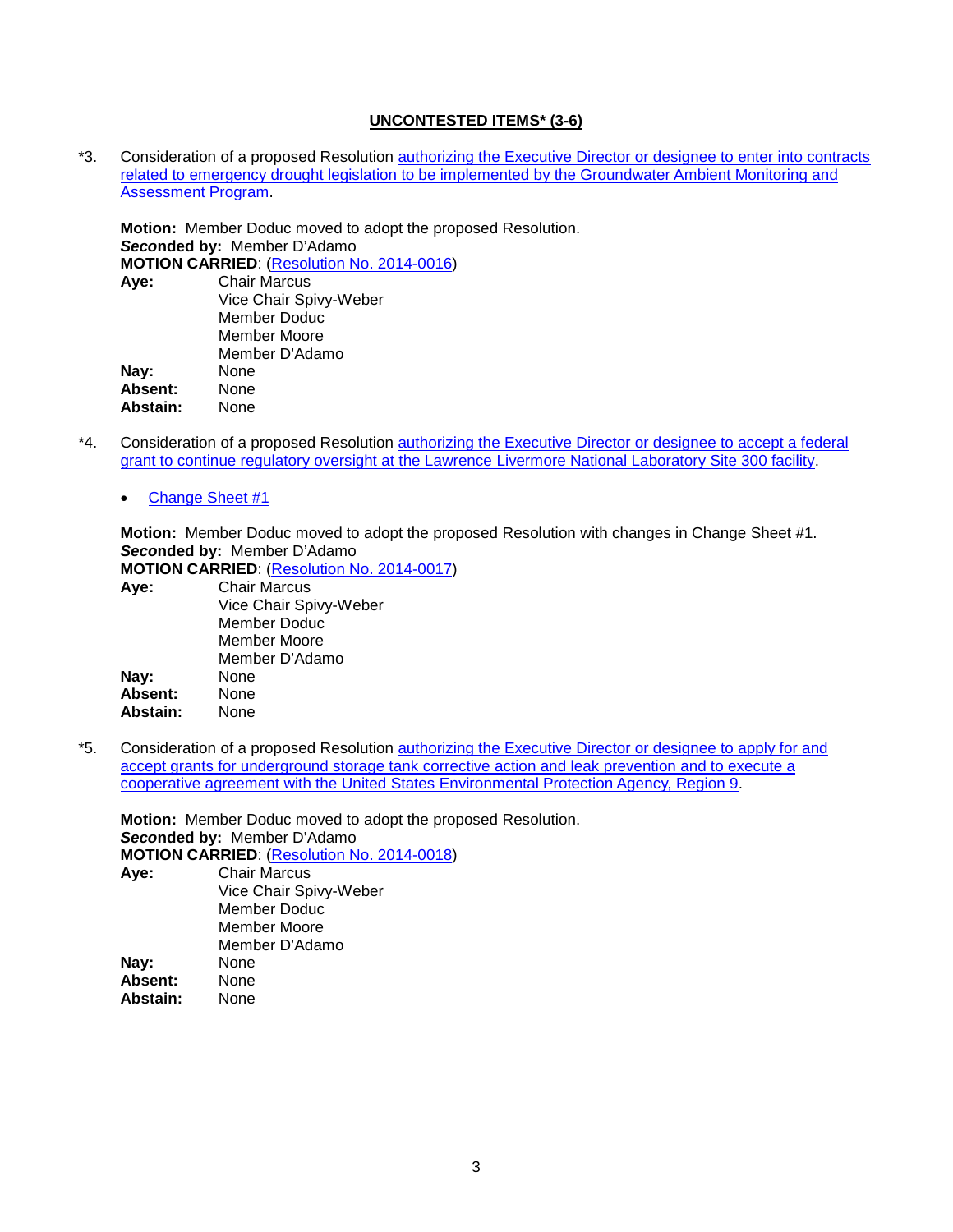- \*6. Consideration of a proposed Resolution [delegating authority to approve funding and to execute agreements](http://www.waterboards.ca.gov/board_info/agendas/2014/apr/042214_6_withdo.pdf)  [for the provision of interim emergency drinking water to disadvantaged communities with contaminated](http://www.waterboards.ca.gov/board_info/agendas/2014/apr/042214_6_withdo.pdf)  [drinking water supplies.](http://www.waterboards.ca.gov/board_info/agendas/2014/apr/042214_6_withdo.pdf) *(Staff Presenting: Conny Mitterhofer, John Russell & Nathan Jacobsen)*
	- [Written Comments](http://www.waterboards.ca.gov/board_info/agendas/2014/apr/comments042214_6/comments_edw.pdf)
	- [Change Sheet #1](http://www.waterboards.ca.gov/board_info/agendas/2014/apr/042214_6_changesheet1.pdf)

## **This Item was moved from the Uncontested Items.**

**Motion:** Member D'Adamo moved to adopt the proposed Resolution with changes in Change Sheet #1. *Seco***nded by:** Member Doduc

**MOTION CARRIED:** (**Resolution No. 2014-0019**)<br>**Ave:** Chair Marcus

| Aye:     | <b>Chair Marcus</b>    |
|----------|------------------------|
|          | Vice Chair Spivy-Weber |
|          | Member Doduc           |
|          | Member Moore           |
|          | Member D'Adamo         |
| Nay:     | None                   |
| Absent:  | None                   |
| Abstain: | None                   |
|          |                        |

### *Commenters*

*Omar Carrillo, Community Water Center*

## **INFORMATIONAL ITEMS**

7. California's ongoing drought emergency.

## **No Action Taken**

- *Les Grober, Amanda Montgomery, Conny Mitterhofer, John O'Hagen and Barbara Evoy all with the Division of Water Rights made the [presentation](http://www.waterboards.ca.gov/board_info/minutes/2014/apr/042214_7staffpres.pdf) to the Board.*
- 8. [Update on actions to improve administration of the Underground Storage Tank \(UST\) Cleanup Fund and UST](http://www.waterboards.ca.gov/board_info/agendas/2014/apr/042214_8.pdf)  [Cleanup Programs.](http://www.waterboards.ca.gov/board_info/agendas/2014/apr/042214_8.pdf)

## **No Action Taken**

- *Lisa Babcock, Division of Financial Assistance; Kevin Graves, Division of Water Quality [\(presentation\)](http://www.waterboards.ca.gov/board_info/minutes/2014/apr/042214_8staffpres_graves.pdf); Cris Carrigan, Office of Enforcement; and Therese Barakatt, Office of Chief Counsel made the [presentation](http://www.waterboards.ca.gov/board_info/minutes/2014/apr/042214_8staffpres.pdf) to the Board.*
- 9. [Executive Director's Report.](http://www.waterboards.ca.gov/board_info/exec_dir_rpts/2014/edrpt042214.pdf)

## **No Action Taken**

### *The Board went into Closed Session at 11:30 a.m. and resumed Item 10 at 11:50 a.m.*

10. Discussion of Board Members' priorities and organizational issues.

# **No Action Taken**

## **ADJOURNMENT**

The Board adjourned at 1:45 p.m.